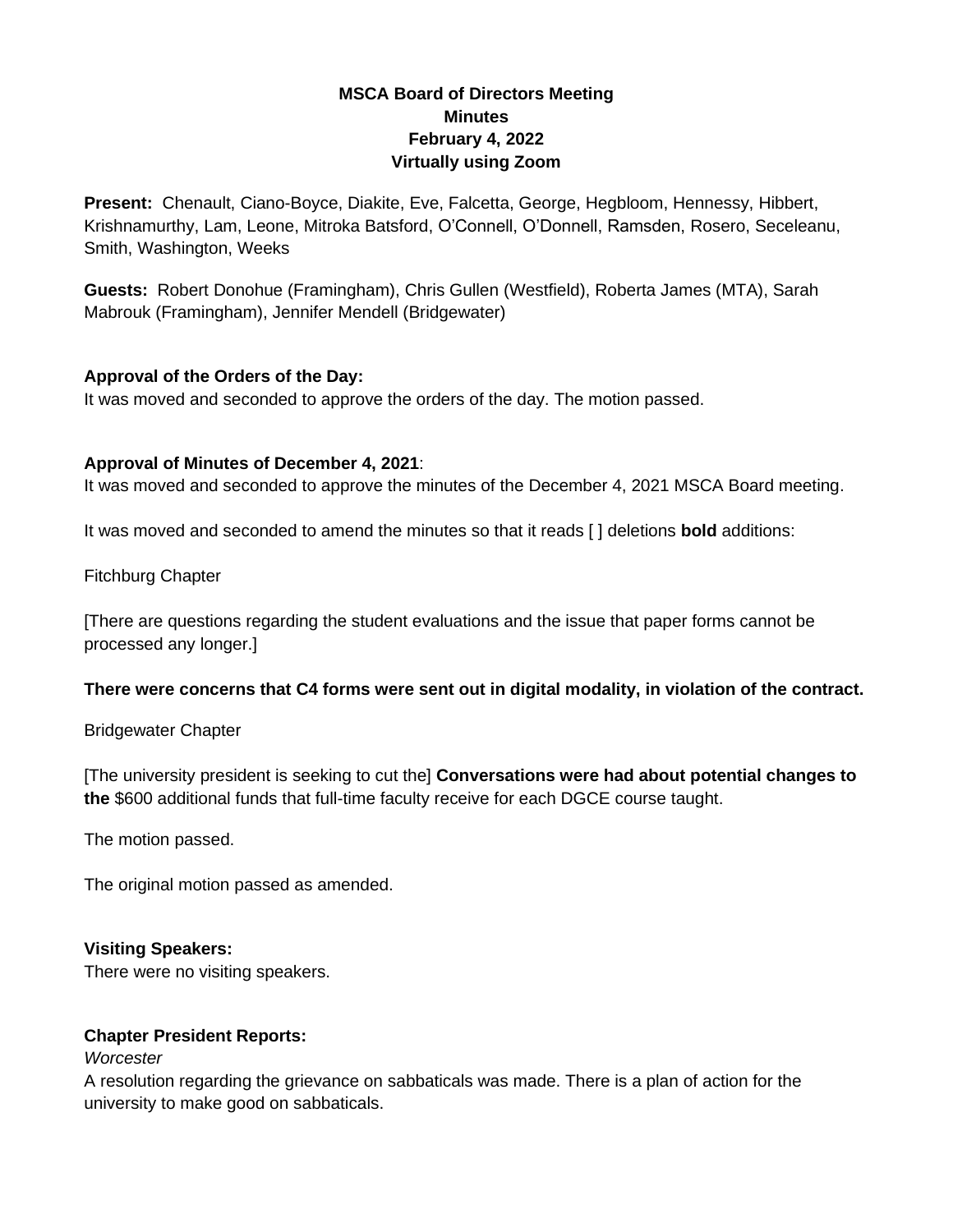There was no delayed in-person start to the spring semester at Worcester. Up to 25% of a faculty members class could be held in a remote format.

An equity audit presentation was made recently. A task force with some MSCA members will focus on the equity audit.

A task force on sustainability has begun working. This task force is comprised of members belonging to the different unions as well as NUP employees. This task force will see where the financial deficiencies are.

Chapter elections will be held in March.

The university is moving forward with plans to hire 25 full-time, tenure track faculty. These openings are a result of resignations and retirements. Recent resignations have been filled by temporary faculty members.

The professional development money will be distributed in one of the February paychecks.

# *Westfield*

The new president does not seem to have strong leadership skills.

There is a financial deficit and the VP for Finance is in favor of cutting additional funds from Academic Affairs.

NECHE is going on as well as a revision of the core curriculum.

Candidates for the MSCA Officer Election were invited to Westfield and MCLA to visit. Discussion followed.

#### *Salem*

The faculty/librarians are still on work-to-rule. The university president is not happy about that.

The Strategic Planning Committee has staffing issues.

The provost selected a faculty fellow to serve on IRB. This faculty fellow receives a stipend. The provost would like the faculty fellow to serve as chair on IRB as well. It was agreed that this would be the case in the summer 2021. IRB did not meet in the summer of 2021. In Fall 2021, the interim chapter president agreed to the provost's plan regarding chairing IRB with the faculty fellow. This spring, Chapter President Chenault stated in writing that only the faculty fellow for IRB would automatically serve as chair of an applicable committee.

Last spring the All-University Committee chair requested that a faculty/librarian be a member of the President's Executive Council (PEC). The provost rejected this. He stated that the university president has a right to select his own advisors.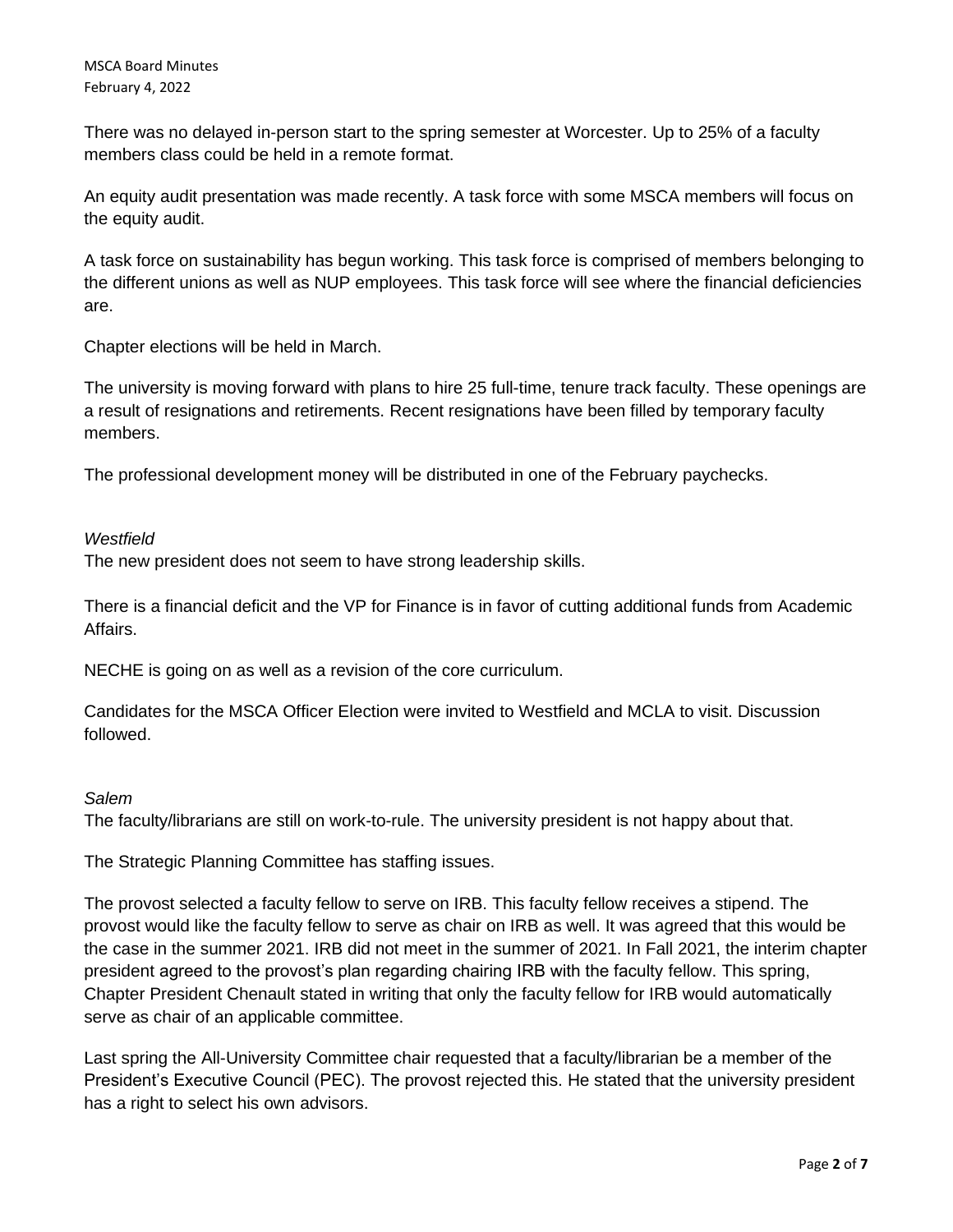MSCA Board Minutes February 4, 2022

Discussion followed.

Enrollment is holding steady. Dorm fees will be increased next year.

#### *MMA*

The Sea Term is out right now and the Academy is in the middle of winter session.

There are a few grievances in process.

#### *MCLA*

The remote start was uneventful.

The COVID safety protocols follow CDC and Mass. Dept. of Health procedures. Testing is available on campus.

Faculty morale is very low.

There is very low enrollment with less than 900 students (head count). Next year's first-time applications show an increase in future enrollment.

The hiring freeze has been lifted. Five new hires this year.

No obvious marketing plan for MCLA.

One grievance is in process.

### *MassArt* Mary Grant is the new college president.

The provost search continues.

There are roughly 15 tenure track searches going on. HR has been re-tooled with all new staff members. It is hoped that the search and hiring process will be smoother than in the past.

AUC – there are changes regarding de-colonizing the curriculum. There is academic support for this process.

The chapter president is doing an audit of their committees to figure out what committees should be continued and if some committee members have served on the committee(s) for a long time.

A question was asked of the Board regarding travel courses being taught by part-time or full-time faculty members and the timing of the courses (summer or spring break).

Some faculty have requested minimum salary reviews.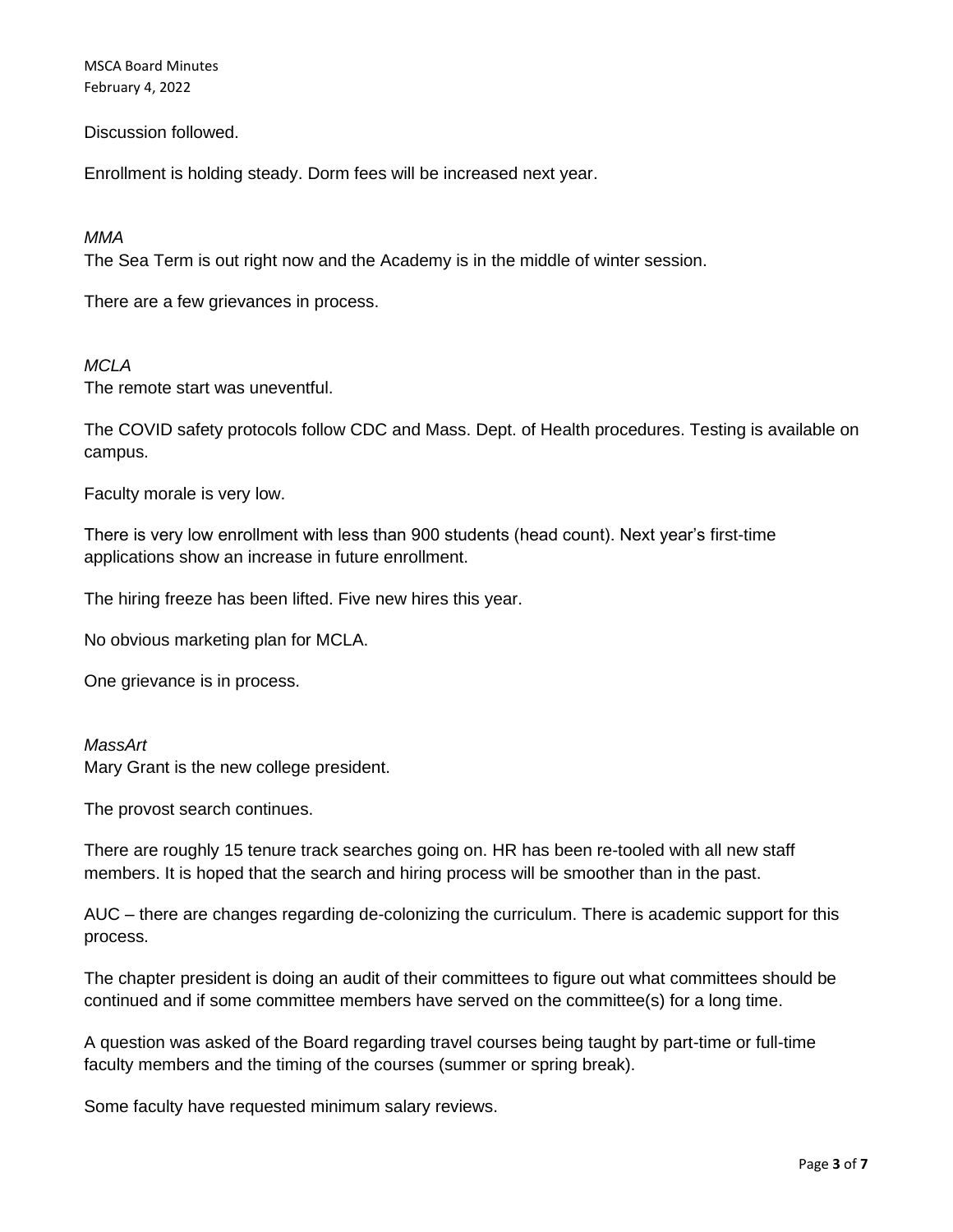# *Framingham*

The university administration would like to create a General Education Committee, which would take over a subcommittee of the UCC. Based on the description provided, this appears to be a violation of the contract. Discussion followed.

COVID rule enforcement has been lax.

Enrollment is down by 17% in comparison from 2012. The number of faculty have decreased by 14% in the past four years. Most of the university's cuts have been in the area of Academic Affairs.

ARPA funds are being used for non-academic uses.

### *Fitchburg*

The COVID health and safety protocols are being followed on campus. 95% of faculty are vaccinated; 90% of students are vaccinated.

General feeling of exhaustion among faculty and librarians on campus.

19% decline in enrollment. A marketing plan to increase enrollment is not evident. There is a new enrollment management administrator.

There was a 3% budget cut last year; this year the budget was level funded.

19 faculty/librarian retirements and only six lines were allowed to be filled.

Nearing the end of the NECHI review process.

Academic plan is coming into the final form. Faculty are concerned about this.

Searches underway for a new provost and dean. Director Krishnamurthy is on the provost search committee.

Progress continues on improving the structural integrity and environmental concerns of the Conlon Building.

#### *Bridgewater*

There continue to be environmental concerns in campus buildings. The university is slowly moving to correct the issues.

There continue to be concerns regarding COVID safety. Some N95 masks were offered, but they were not wrapped and distribution was not convenient.

The new library dean is not conversant in the governance process.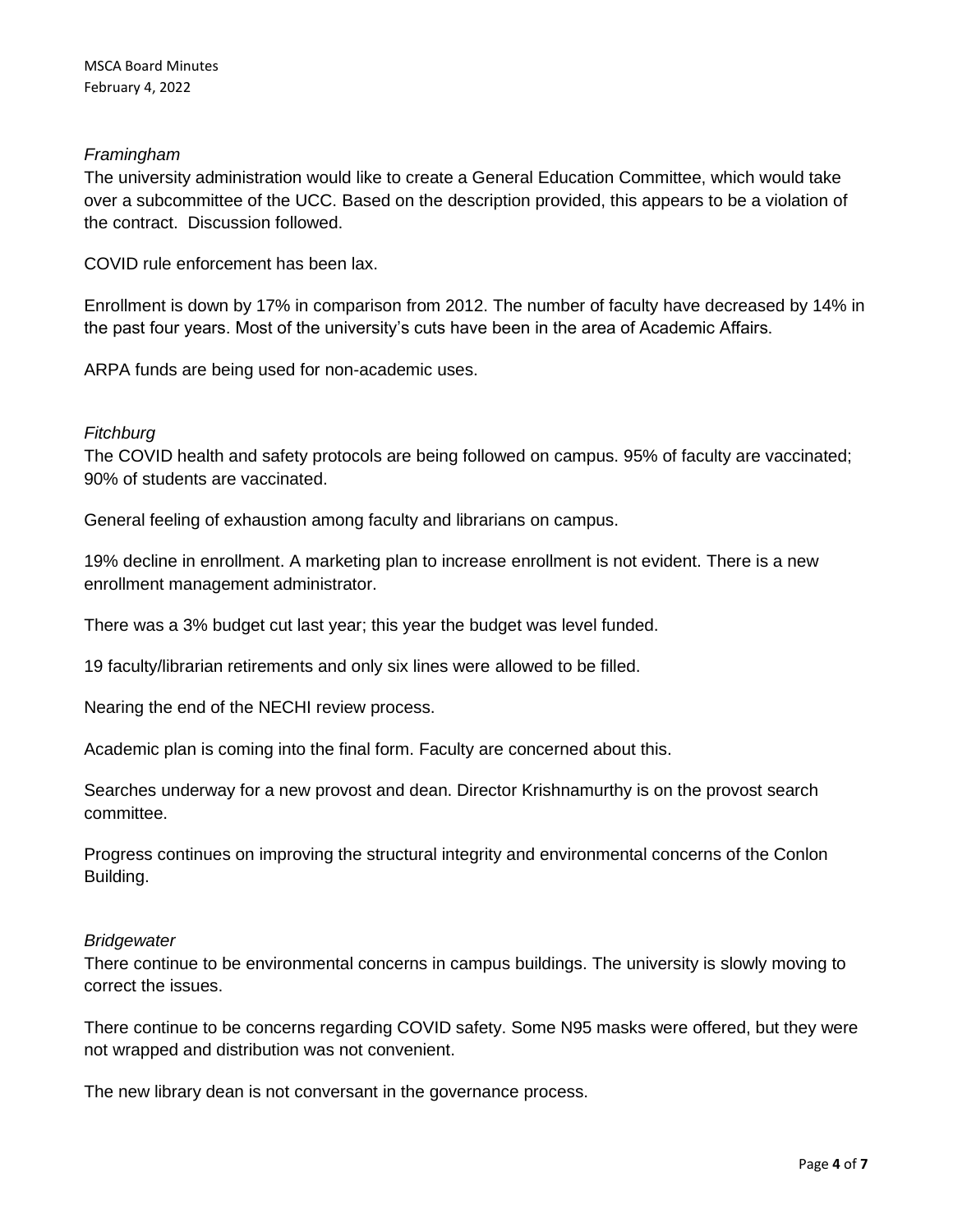MSCA Board Minutes February 4, 2022

The university president will not cut the \$600 offered to full time faculty who work in DGCE. Future funding may include the part time faculty as well, with payments being \$350 each.

### **MSCA Reports:**

*Organizing and Unity Leader - Krishnamurthy*

Working with New Member Liaisons. Will meet with them and the chapter presidents later this month to work on membership strategies.

### *Grievance - Donohue*

Now have mediators and they are making progress on the backlog. Chair Donohue thanked everyone for their help and patience.

There were several issues where unit members are filing grievances even though there is no violation in the CBA. There is nothing the Grievance Committee can do to prevent this.

*Elections – Mabrouk* Chair Mabrouk presented her report. Discussion followed.

The Election Committee moved that the Board certifies the candidates. The motion passed.

The Elections Chair will be proceeding with the election procedures.

It was moved and seconded that AAA be selected as the arbitrator. The motion passed. Robert Donohue will contact AAA.

By a vote of 10 to 6, it was moved and seconded to select Sarah Pilkenton as forum coordinator, with Robert Donohue as the alternate. The motion passed.

#### *Day Bargaining – Hegbloom*

Chair Hegbloom sent around the revision of the CBA to the Day Bargaining Committee members. The chair of the Librarians Committee will receive information on the librarian language.

*DGCE Bargaining – Seceleanu* No report.

*Legislation – Dodge* No report.

*Librarians – George*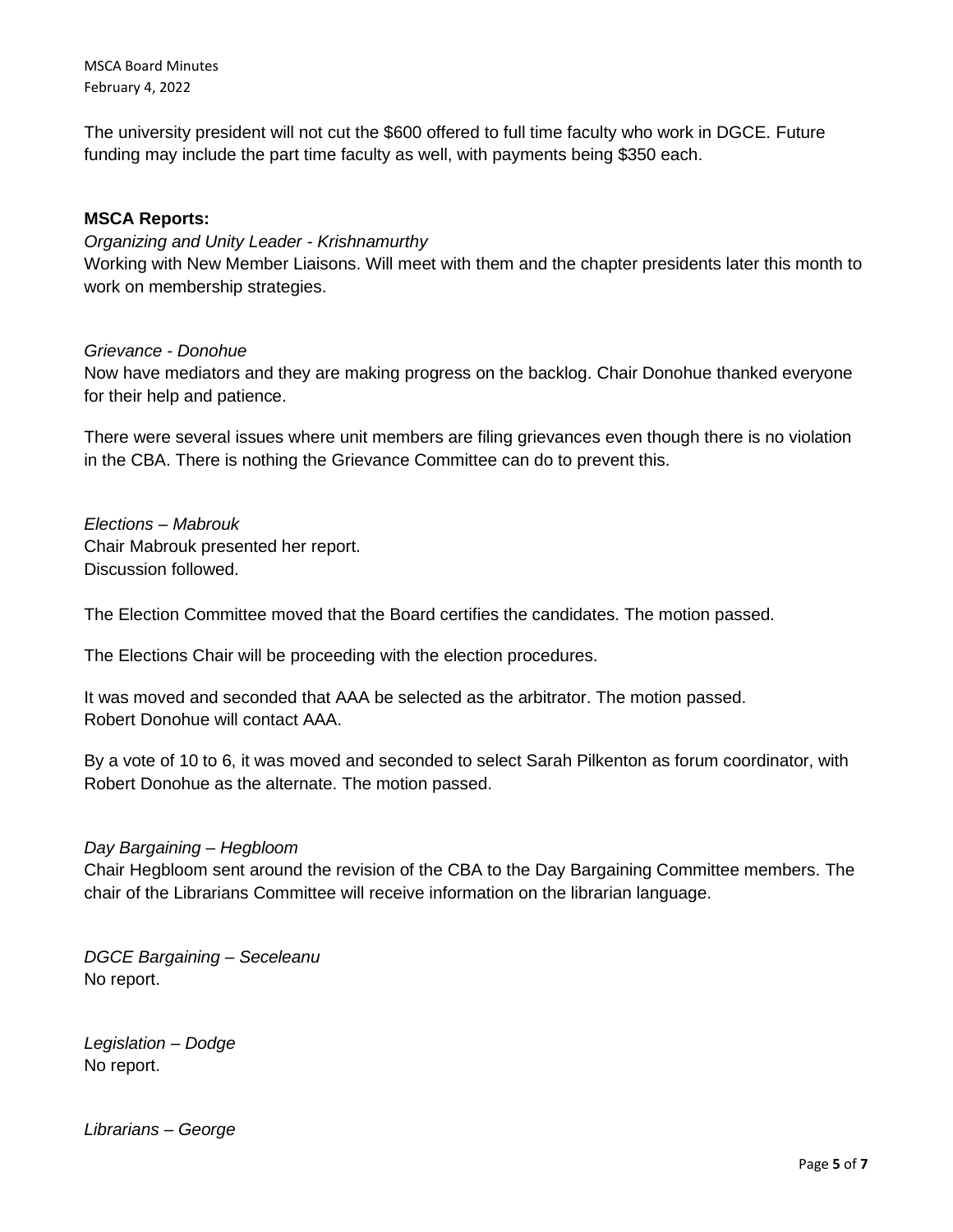MSCA Board Minutes February 4, 2022

No report.

### *Bargaining Action Leader – Gullen*

The new version of the MSCA web page is available to look at. Please send Leader Gullen comments on the new page ASAP.

### **Old Business:**

*Review of MSCA employee leave policy*

It was suggested by President O'Donnell that the leave policy include leave hours off in addition to leave days off due to the variations of hours worked by staff. The policy will be discussed at the next Board meeting.

### *Non-elected statewide MSCA stipended positions*

It was moved and seconded to approve the information distributed for this meeting on the non-elected statewide MSCA stipended positions. The motion passed.

# **MSCA Officer Reports:**

*President – O'Donnell* The Investigative Budget Committee meeting is this coming week.

The COVID bonus amount is being finalized. Still awaiting the names of the faculty who will receive the bonuses.

#### *Vice President – Hegbloom*

Vice President Hegbloom recently went to the BHE financial analysis meeting.

Parthenon is creating a funding formula to be presented by the end of the year.

Higher education conference is planned for April, but may be rescheduled in June so that the event is a face-to-face conference.

Some staffing issues are occurring at MTA, specifically in the TPL division, which is the training division.

Vice President Hegbloom brought up the possibility of reactivating the book club with funding for the books received via a grant from the MTA. She requested that Board members send her information on the book club or volunteer to assist in the project.

#### *Treasurer*

Treasurer Weeks reviewed the monthly expense report.